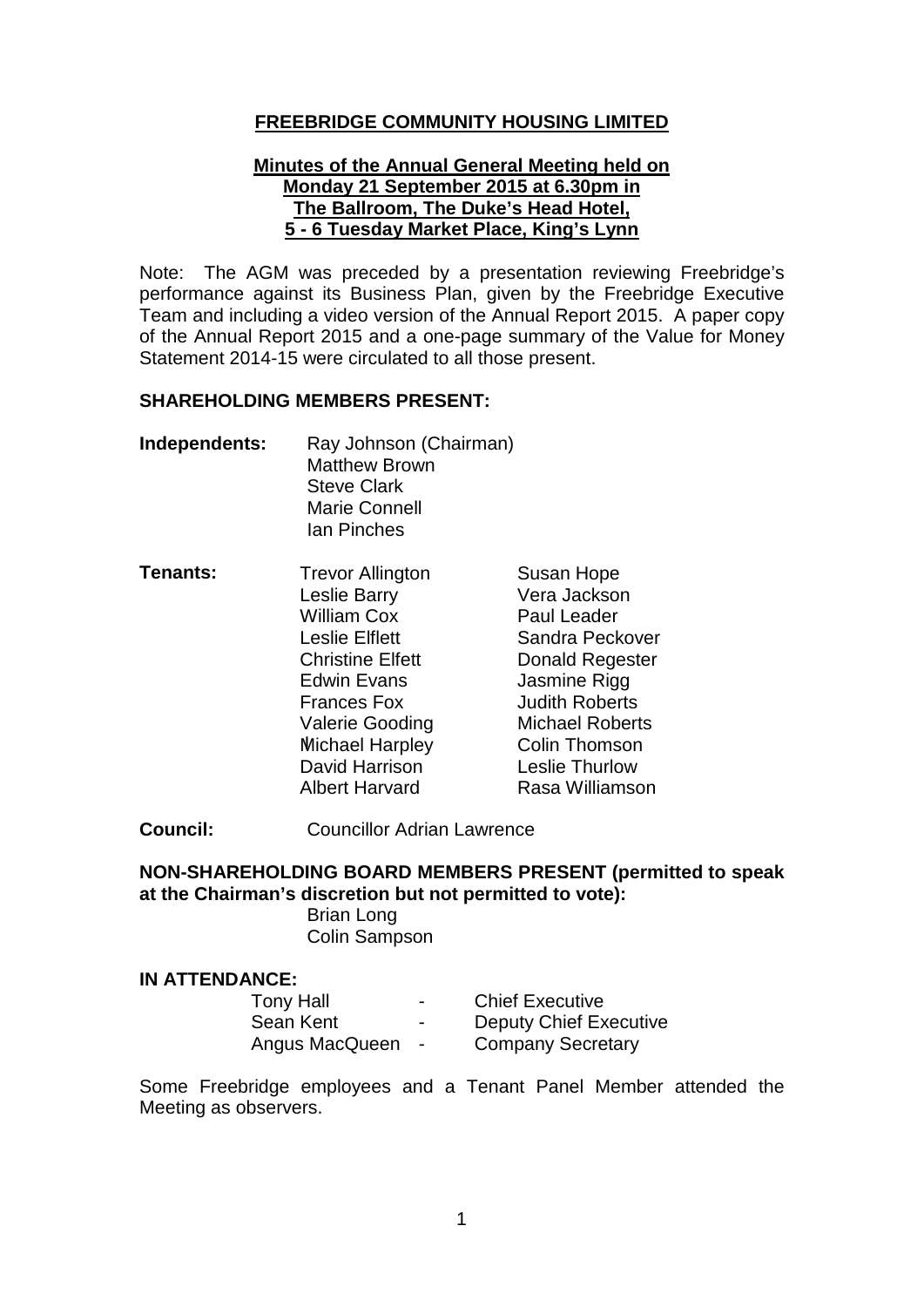# **1. APOLOGIES**

Apologies for absence were received from the following Tenant Shareholders: Adrienne Abell, Robert Abell, Patricia Adams, Brian Baylis, Steven Cable, Sylvia Calver, Patricia Cox, William Frederick Cox, Barbara Davis, Glenda Desroches, Penelope Duce, Colin Farrell, Valerie Fleming, Angela French, Leonard French, Irene Gammon, Glenn Gillott, John Griffiths, Pamela Groat, Joan Guyan, Paul Harriman, Peter Jackson, Sheila James, Ian Lund, Ingeborg Martin, Edward O'Keefe, Sheila Overson, Gregory Peckover, Josephine Wadsworth, Emily Woodley.

Valerie Fleming, Glenda Desroches and John Griffiths had appointed William Cox as their proxy.

Ingeborg Martin had appointed the Chairman as her proxy.

# **2. MINUTES**

Having been duly proposed and seconded, it was

**RESOLVED** (by 100% of those voting):That the minutes of the Annual General Meeting held on 22 September 2014 be confirmed as a correct record and signed by the Chairman.

# **3. AMENDMENTS TO THE RULES**

The Meeting considered suggested changes to the Rules. The Company Secretary advised that Freebridge's funders (Royal Bank of Scotland), the Borough Council of King's Lynn and West Norfolk, and the Freebridge Tenant Panel had all been consulted on the changes and had indicated their support.

Having been duly proposed and seconded, it was

**RESOLVED** (by 100% of those voting): That the Rules of the Society be partially amended in accordance with the schedule of amendments attached to the agenda and that any three shareholders be authorised to accept any alterations made in these Rules by the Financial Conduct Authority or the Homes and Communities Agency without further consulting the Society.

## **4. THE BOARD'S ANNUAL REPORT TO THE ANNUAL GENERAL MEETING**

The Meeting received the Board's Annual Report, which included the following:

- financial statements for the period to 31 March 2015, including:
	- o the revenue accounts and balance sheet for the last accounting period
	- o the Auditor's report on those accounts and balance sheet